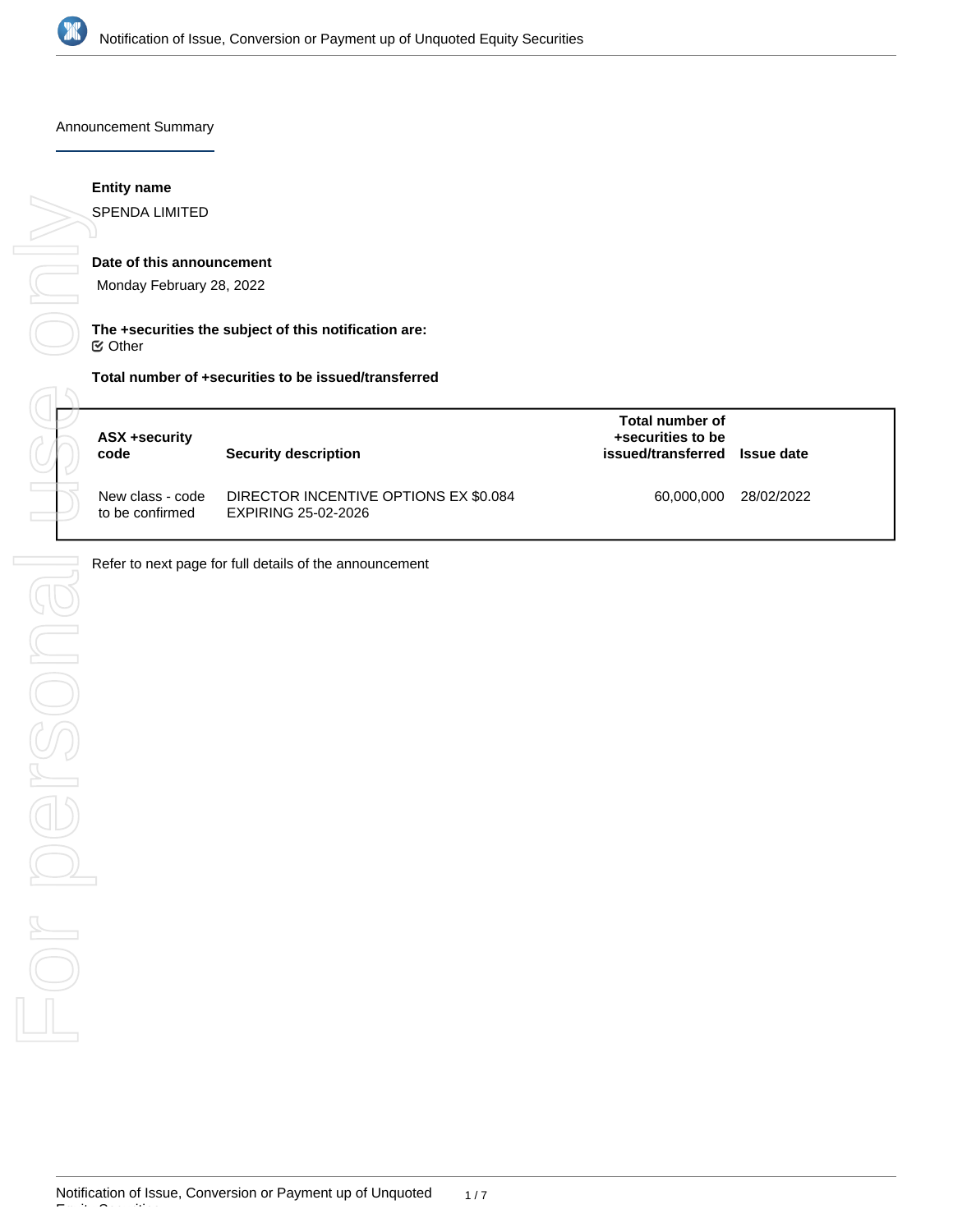

Part 1 - Entity and announcement details

# **1.1 Name of entity**

SPENDA LIMITED

We (the entity named above) give notice of the issue, conversion or payment up of the following unquoted +securities.

**1.2 Registered number type**

ACN

**Registration number**

099084143

**1.3 ASX issuer code**

SPX

**1.4 The announcement is** New announcement

**1.5 Date of this announcement**

28/2/2022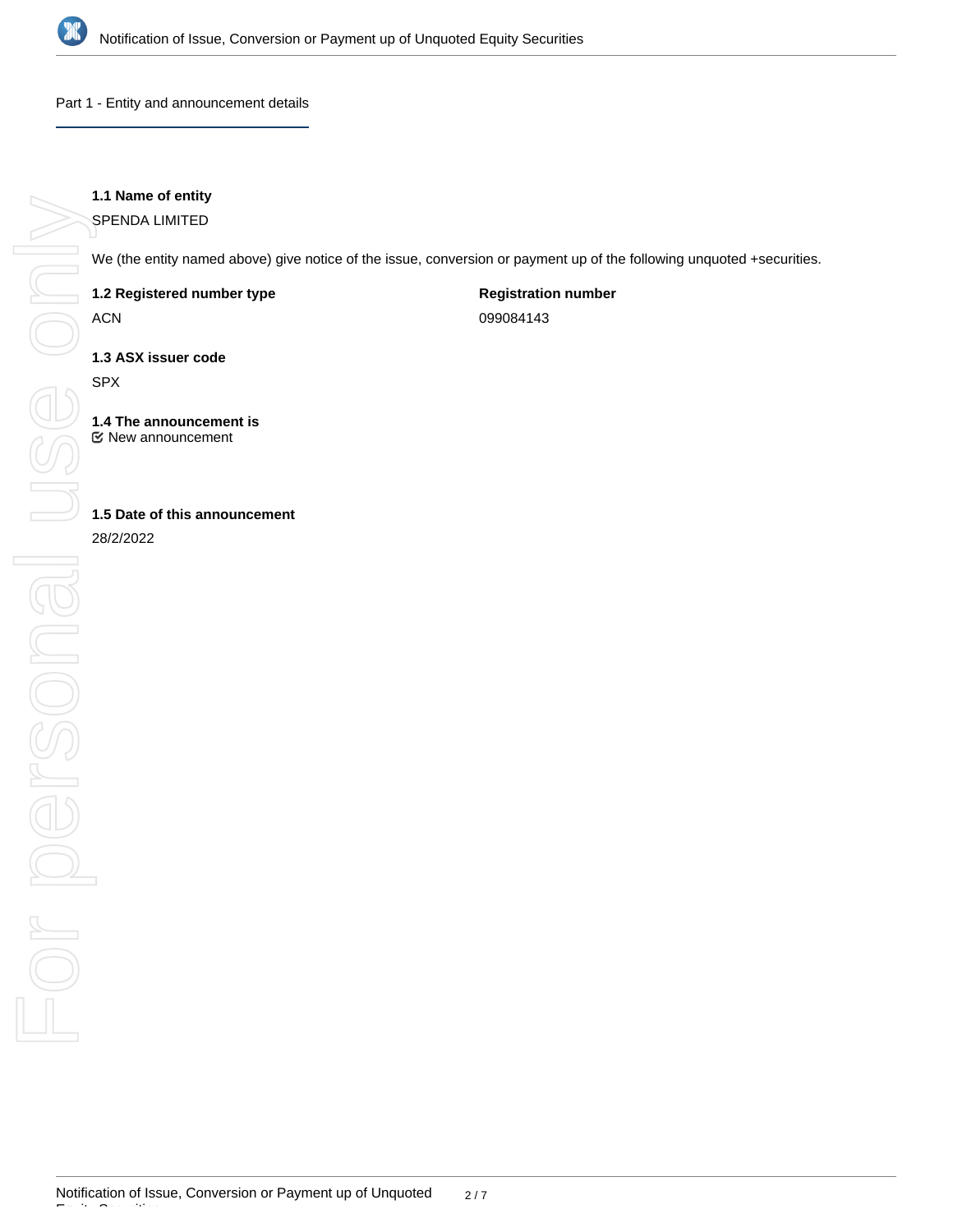

# Part 2 - Issue details

**2.1 The +securities the subject of this notification are:**

Other

# **Please specify**

DIRECTOR INCENTIVE OPTIONS EX. \$0.084 EXPIRING 25-02-2026

**2.2a This notification is given in relation to an issue of +securities in a class which is not quoted on ASX and which:**

does not have an existing ASX security code ("new class")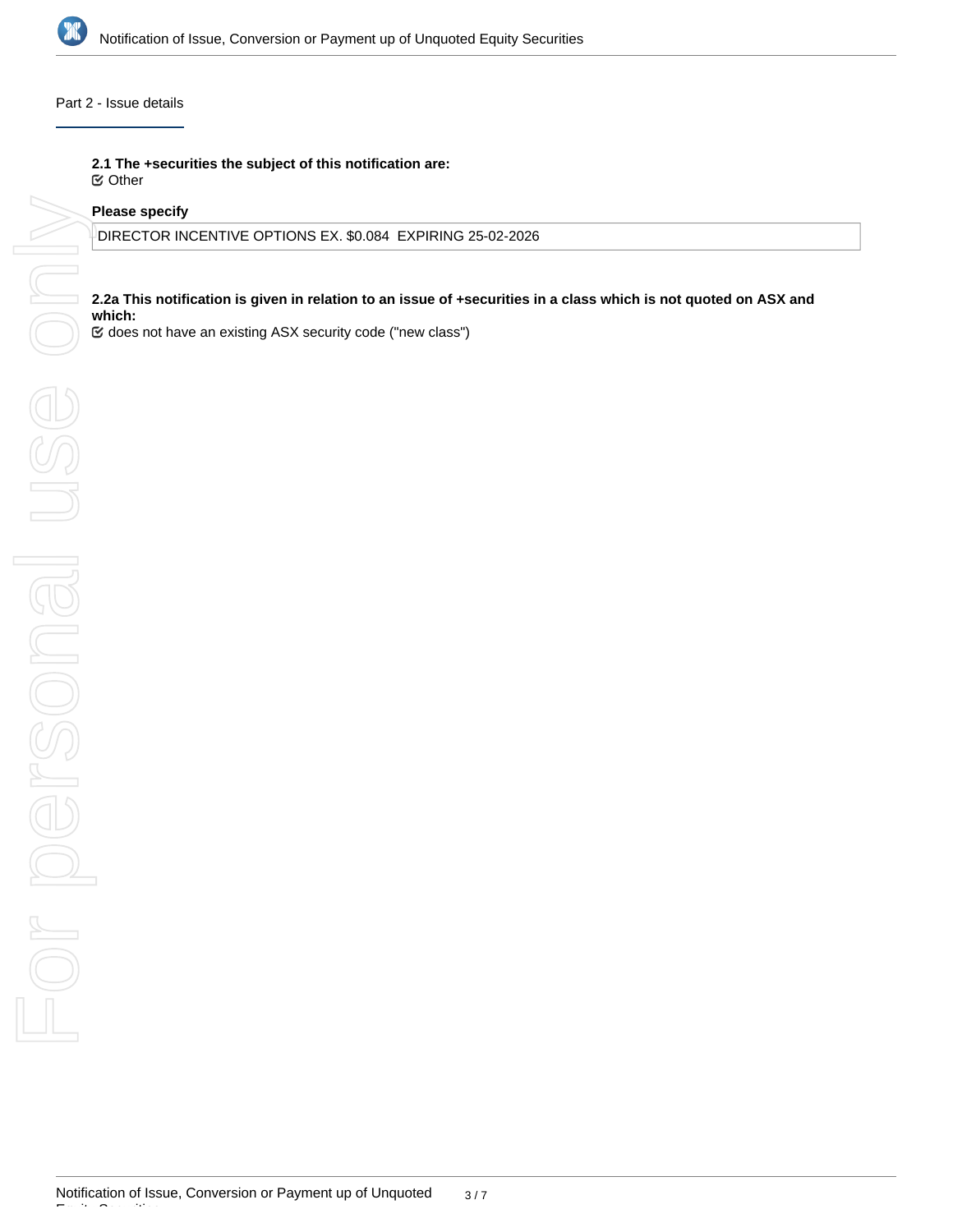

Part 3C - number and type of +securities the subject of this notification (new class) where issue has not previously been notified to ASX in an Appendix 3B

# **New +securities**

| ASX +security code                                                                                                                  |                                                                                                   | +Security description                                                                                                                                                                                                                                                                                                                                    |
|-------------------------------------------------------------------------------------------------------------------------------------|---------------------------------------------------------------------------------------------------|----------------------------------------------------------------------------------------------------------------------------------------------------------------------------------------------------------------------------------------------------------------------------------------------------------------------------------------------------------|
| New class - code to be confirmed                                                                                                    | 25-02-2026                                                                                        | DIRECTOR INCENTIVE OPTIONS EX \$0.084 EXPIRING                                                                                                                                                                                                                                                                                                           |
| +Security type                                                                                                                      | <b>ISIN code</b>                                                                                  |                                                                                                                                                                                                                                                                                                                                                          |
| Options                                                                                                                             |                                                                                                   |                                                                                                                                                                                                                                                                                                                                                          |
|                                                                                                                                     | Date the +securities the subject of this notification were issued                                 |                                                                                                                                                                                                                                                                                                                                                          |
| 28/2/2022                                                                                                                           |                                                                                                   |                                                                                                                                                                                                                                                                                                                                                          |
| <b>⊘</b> Yes                                                                                                                        | Will all the +securities issued in this class rank equally in all respects from their issue date? |                                                                                                                                                                                                                                                                                                                                                          |
|                                                                                                                                     |                                                                                                   | Have you received confirmation from ASX that the terms of the +securities are appropriate and equitable under                                                                                                                                                                                                                                            |
|                                                                                                                                     |                                                                                                   |                                                                                                                                                                                                                                                                                                                                                          |
|                                                                                                                                     |                                                                                                   |                                                                                                                                                                                                                                                                                                                                                          |
|                                                                                                                                     |                                                                                                   |                                                                                                                                                                                                                                                                                                                                                          |
|                                                                                                                                     |                                                                                                   |                                                                                                                                                                                                                                                                                                                                                          |
|                                                                                                                                     |                                                                                                   |                                                                                                                                                                                                                                                                                                                                                          |
| listing rule 6.1?<br>$\mathfrak{S}$ No<br>issued.<br>ff96335c2d45a094df02a206a39ff4<br><b>Options Details</b><br>+Security currency | <b>Exercise price</b>                                                                             | <b>Expiry date</b>                                                                                                                                                                                                                                                                                                                                       |
| AUD - Australian Dollar                                                                                                             | AUD 0.08400000                                                                                    | 25/2/2026                                                                                                                                                                                                                                                                                                                                                |
| company option                                                                                                                      |                                                                                                   |                                                                                                                                                                                                                                                                                                                                                          |
| Other                                                                                                                               |                                                                                                   |                                                                                                                                                                                                                                                                                                                                                          |
| <b>Description</b>                                                                                                                  |                                                                                                   | Please provide a URL link for a document lodged with ASX setting out the material terms of the +securities being<br>https://cdn-api.markitdigital.com/apiman-gateway/ASX/asx-research/1.0/file/2924-02471462-3A584657?access_token=83<br>Details of the existing class of +security that will be issued upon exercise or conversion of this new class of |

## **+Security type**

# **Date the +securities the subject of this notification were issued**

#### 28/2/2022

# Options Details

#### **Description**

#### **Any other information the entity wishes to provide about the +securities the subject of this notification**

Incentive Options issued to Directors as approved by shareholders at the Annual General Meeting of the Company held on 31 January 2022.

**Please provide any further information needed to understand the circumstances in which you are notifying the issue of these +securities to ASX, including why the issue of the +securities has not been previously announced to**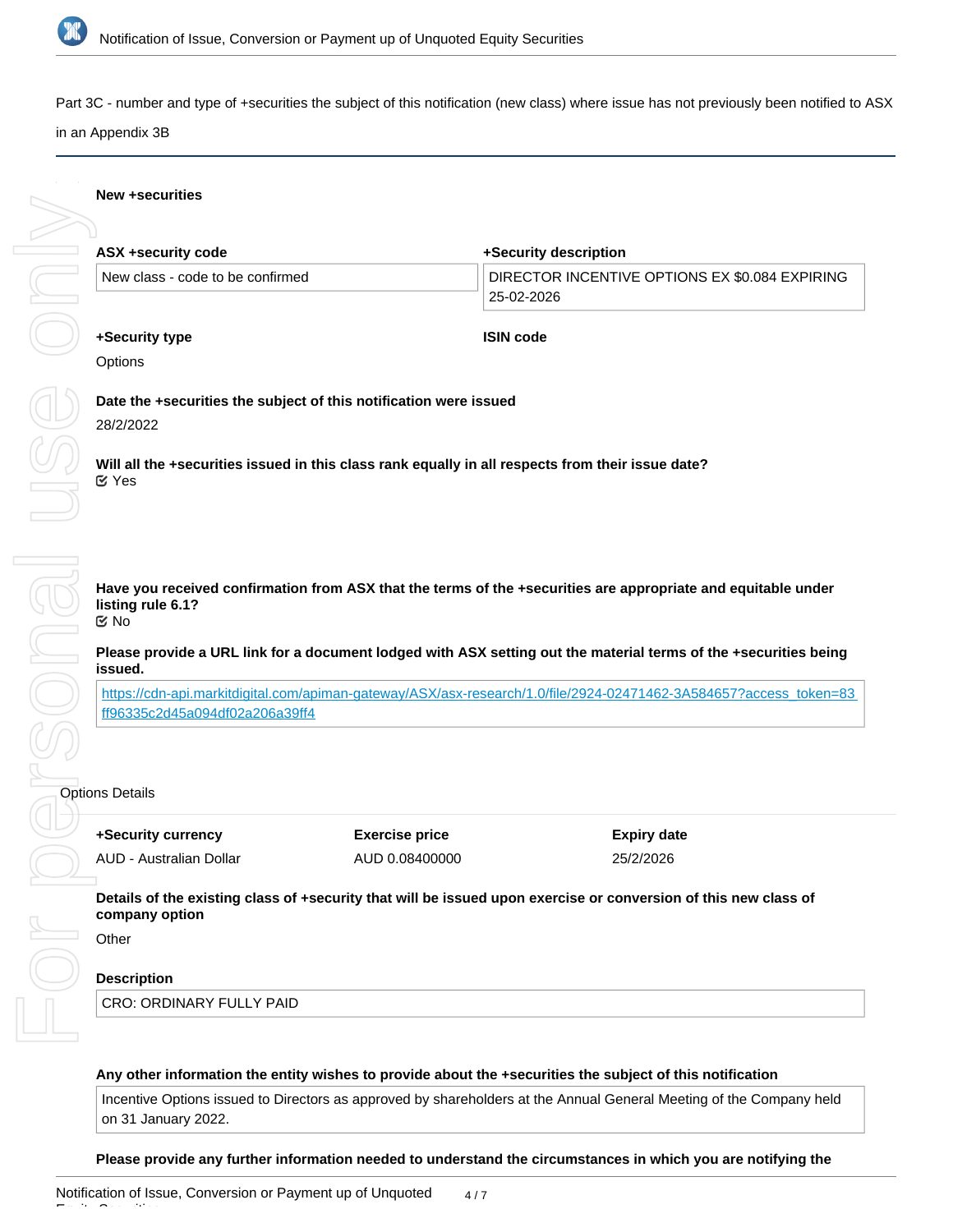

**issue of these +securities to ASX, including why the issue of the +securities has not been previously announced to the market in an Appendix 3B**

Not applicable.

#### Issue details

60,000,000

# **Were the +securities issued for a cash consideration?**

## No

# **Please describe the consideration being provided for the +securities**

Incentive Options issued to Directors.

# **Purpose of the issue**

**Other** 

# **Additional Details**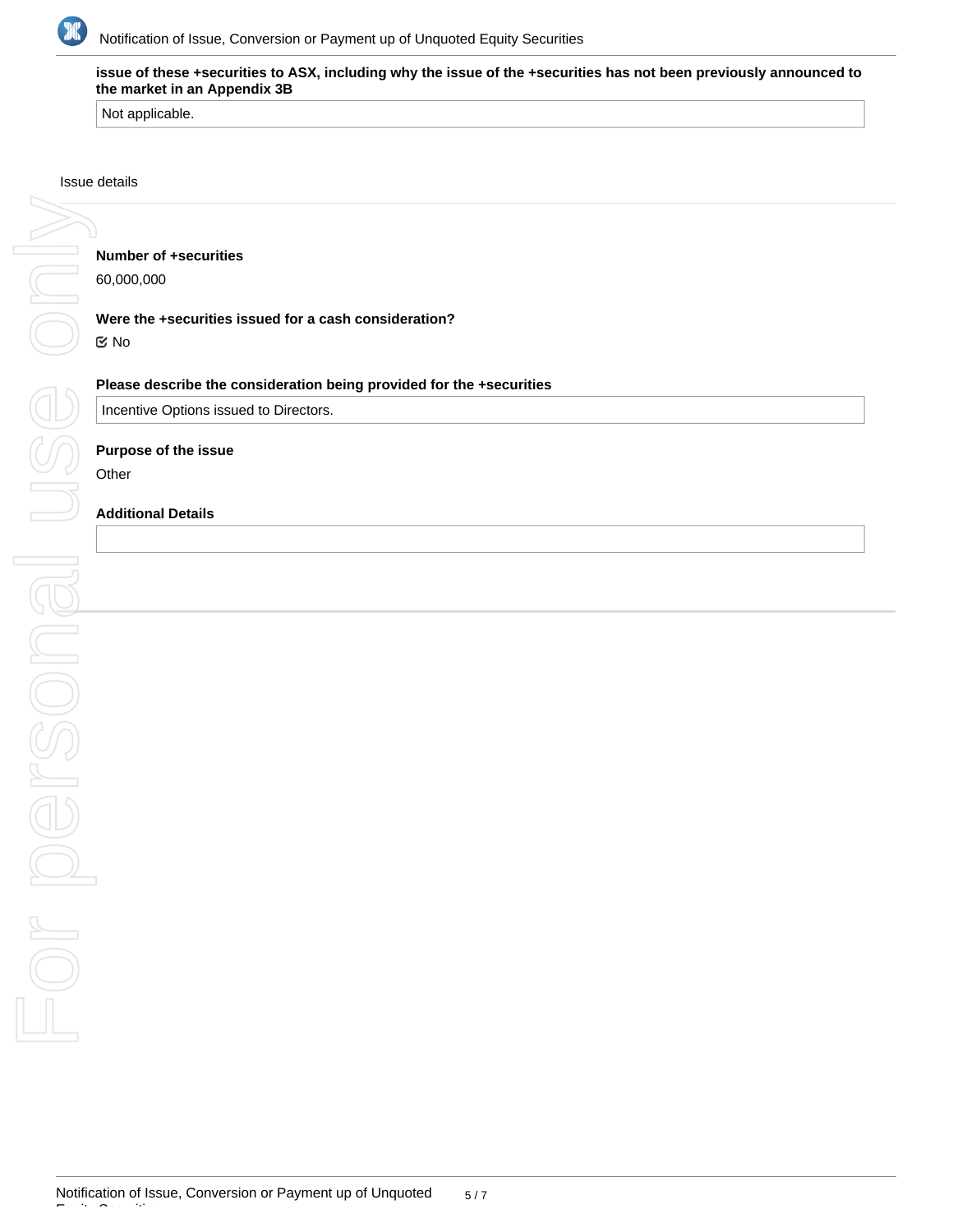

#### Part 4 - +Securities on issue

**Following the issue, conversion or payment up of the +securities the subject of this application, the +securities of the entity will comprise:**

**(A discrepancy in these figures compared to your own may be due to a matter of timing if there is more than one application for quotation/issuance currently with ASX for processing.)**

#### **4.1 Quoted +Securities (Total number of each +class of +securities quoted)**

| ASX +security code and description | <b>Total number of</b><br>+securities on issue |
|------------------------------------|------------------------------------------------|
| SPX: ORDINARY FULLY PAID           | 2,934,652,267                                  |
| SPXO: OPTION EXPIRING 28-JUL-2023  | 520, 162, 153                                  |

#### **4.2 Unquoted +Securities (Total number of each +class of +securities issued but not quoted on ASX)**

| ASX +security code and description                                                              | <b>Total number of</b><br>+securities on issue |
|-------------------------------------------------------------------------------------------------|------------------------------------------------|
| SPXAB: OPTION EXPIRING 30-JUN-2022 EX 4.5C                                                      | 27,000,000                                     |
| SPXAC : OPTION EXPIRING VARIOUS DATES EX VARIOUS PRICES                                         | 3,833,333                                      |
| SPXAI: ORDINARY FULLY PAID RESTRICTED                                                           | 200,893,722                                    |
| SPXAE: OPTION EXPIRING 28-JUL-2023 EX 2.5C                                                      | 4,500,000                                      |
| SPXAH : OPTION EXPIRING 02-MAR-2024 EX \$0.135                                                  | 50,000,000                                     |
| New class - code to be confirmed : DIRECTOR INCENTIVE OPTIONS EX \$0.084<br>EXPIRING 25-02-2026 | 60,000,000                                     |